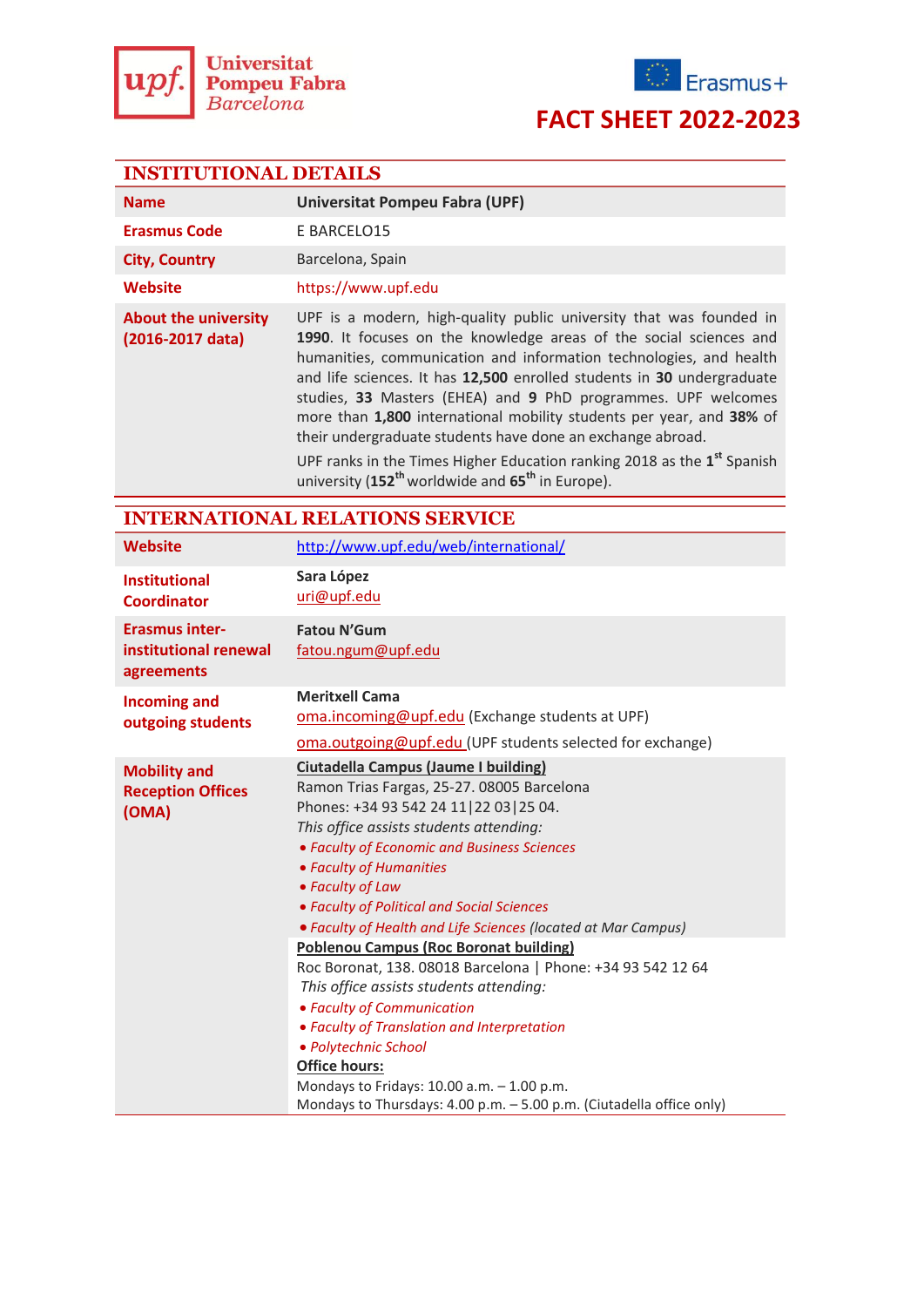



## **FACT SHEET 2022-2023**

| <b>ACADEMIC INFORMATION AND APPLICATION PROCESS</b>          |                                                                                                                                                                                                                 |  |  |  |  |
|--------------------------------------------------------------|-----------------------------------------------------------------------------------------------------------------------------------------------------------------------------------------------------------------|--|--|--|--|
| <b>Academic calendar</b>                                     | It is divided in three terms:                                                                                                                                                                                   |  |  |  |  |
|                                                              | September - December   January - March   April - June                                                                                                                                                           |  |  |  |  |
|                                                              | Each term consists of 10 weeks of classes and 2 weeks for the exams.<br>Orientation days are planned to welcome exchange students at the<br>beginning of each term. Attendance to these sessions is compulsory. |  |  |  |  |
| <b>Academic</b><br><b>information</b><br><b>Course offer</b> | https://www.upf.edu/web/incoming/exchange-students-academic-<br>information                                                                                                                                     |  |  |  |  |
|                                                              | <b>Faculty of Communication</b>                                                                                                                                                                                 |  |  |  |  |
|                                                              | (Degrees: Advertising and Public Relations, Audiovisual                                                                                                                                                         |  |  |  |  |
|                                                              | Communication & Journalism)                                                                                                                                                                                     |  |  |  |  |
|                                                              | <b>Faculty of Economic and Business Sciences</b><br>$\bullet$                                                                                                                                                   |  |  |  |  |
|                                                              | (Degrees: Business Management & Adm., Business Sciences,                                                                                                                                                        |  |  |  |  |
|                                                              | Economics, and Int. Business Economics)                                                                                                                                                                         |  |  |  |  |
|                                                              | <b>Faculty of Health and Life Sciences</b><br>$\bullet$                                                                                                                                                         |  |  |  |  |
|                                                              | (Degrees in Human Biology and Medicine)                                                                                                                                                                         |  |  |  |  |
|                                                              | <b>Faculty of Humanities</b><br>$\bullet$                                                                                                                                                                       |  |  |  |  |
|                                                              | (Degrees in Humanities and Global Studies)                                                                                                                                                                      |  |  |  |  |
|                                                              | <b>Faculty of Law</b><br>$\bullet$                                                                                                                                                                              |  |  |  |  |
|                                                              | (Degrees in Criminology and Public Prevention Policies, Labour                                                                                                                                                  |  |  |  |  |
|                                                              | Relations and Law)                                                                                                                                                                                              |  |  |  |  |
|                                                              | <b>Faculty of Political and Social Sciences</b><br>$\bullet$                                                                                                                                                    |  |  |  |  |
|                                                              | (Degree in Political and Administration Sciences)                                                                                                                                                               |  |  |  |  |
|                                                              | <b>Faculty of Translation and Interpretation</b><br>$\bullet$                                                                                                                                                   |  |  |  |  |
|                                                              | (Degrees in Applied Languages and Translation and                                                                                                                                                               |  |  |  |  |
|                                                              | Interpretation)                                                                                                                                                                                                 |  |  |  |  |
|                                                              | <b>Polytechnic School</b><br>$\bullet$                                                                                                                                                                          |  |  |  |  |
|                                                              | (Degrees in Audiovisual Systems Engineering, Biomedical                                                                                                                                                         |  |  |  |  |
|                                                              | Engineering, Computer Science and Telematics Engineering)                                                                                                                                                       |  |  |  |  |
|                                                              |                                                                                                                                                                                                                 |  |  |  |  |

| <b>Credit system</b>  | <b>ECTS</b>                                                                                          |            |                                                     |  |
|-----------------------|------------------------------------------------------------------------------------------------------|------------|-----------------------------------------------------|--|
| Usual work load       | 60 ECTS per year - 20 ECTS per term                                                                  |            |                                                     |  |
| <b>Grading system</b> | The Spanish grading system is based on a scale from 0 to 10, where 5 is<br>the minimum passing mark. |            |                                                     |  |
|                       | <b>UPF</b> grading system                                                                            |            | <b>ECTS</b> grading system<br>(approx. equivalence) |  |
|                       | <b>Excellent</b> *<br>(Excel·lent / Sobresaliente)                                                   | $9 - 10$   | A                                                   |  |
|                       | Good<br>(Notable / Notable)                                                                          | $7 - 8.99$ | B                                                   |  |
|                       | <b>Pass</b><br>(Aprovat / Aprobado)                                                                  | $5 - 6.99$ | C, D and E                                          |  |
|                       | Fail<br>(Suspens / Suspendido)                                                                       | $0 - 4.99$ | FX and F                                            |  |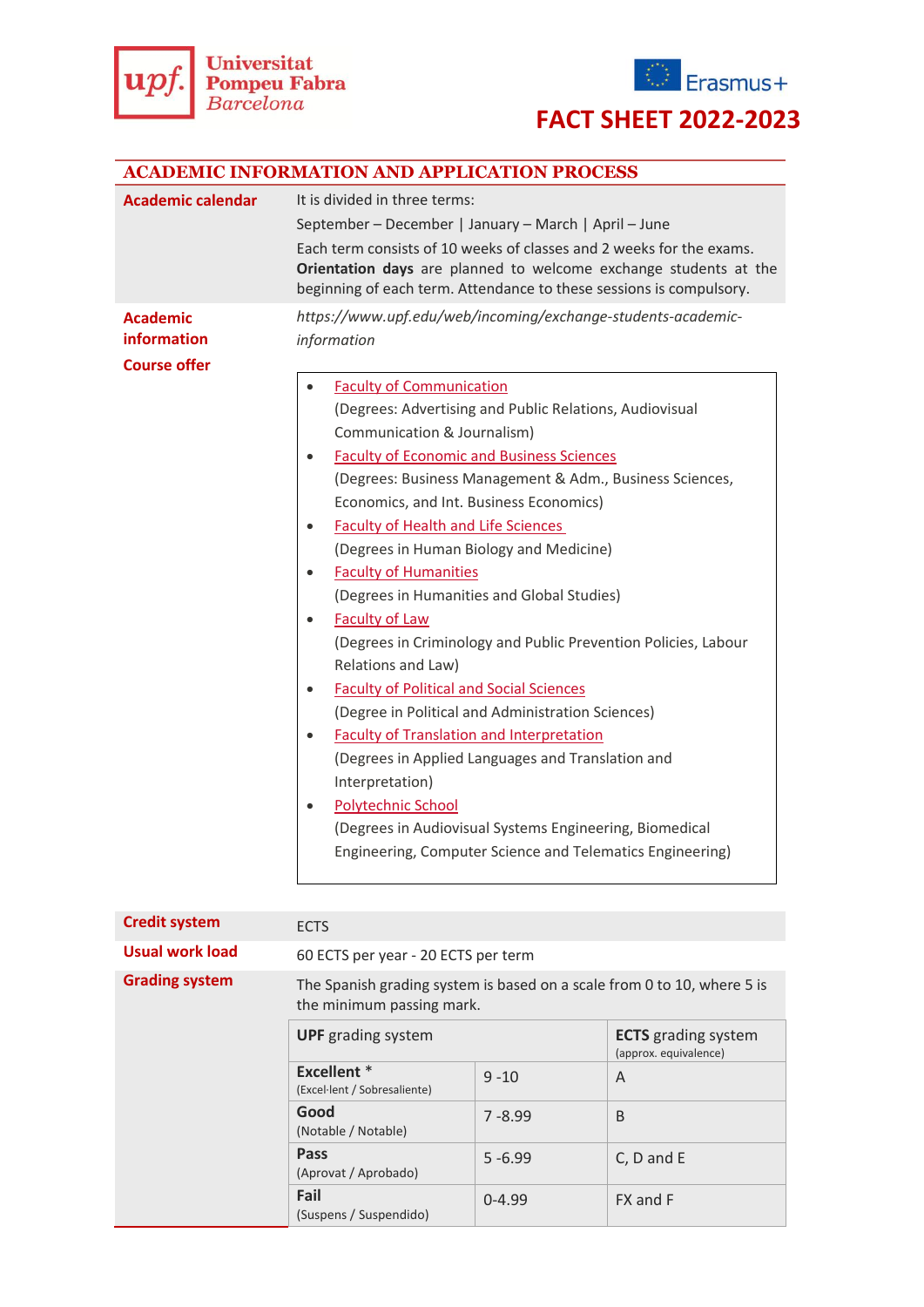



# **FACT SHEET 2022-2023**

|                                      | *The top 5% of the class can get a <b>Honours mark</b><br>(Matrícula d'Honor / Matrícula de Honor)                                                                                                                   |  |
|--------------------------------------|----------------------------------------------------------------------------------------------------------------------------------------------------------------------------------------------------------------------|--|
| <b>Deadlines for</b><br>nomination   | Students coming to UPF for:<br>First term: 30 <sup>th</sup> April<br>Second and/or third term: 30 <sup>th</sup> September                                                                                            |  |
| <b>Application</b>                   | After students are nominated by their home university, UPF will contact<br>them directly with further information about the on-line registration<br>and the necessary documents.                                     |  |
| <b>Deadlines for</b><br>registration | Students coming to UPF for:<br>First term: 30 <sup>th</sup> May<br>Second and/or third term: 30 <sup>th</sup> October                                                                                                |  |
| <b>Enrolment</b>                     | Students are requested to enrol on-line prior to arrival, on a first-come<br>first-served basis. UPF recommends a maximum of 20 ECTS per term.<br>Courses from other faculties are restricted and upon availability. |  |
| Language of teaching                 | Courses are taught in English, Spanish or Catalan. The University<br>recommends exchange students to have at least a MCER B1 level of<br>Spanish or a B2 level of English.                                           |  |
| <b>Language learning</b>             | Exchange students can enrol in Spanish and Catalan courses at the<br>Languages UPF programme (www.upf.edu/pei/). There are specific<br>courses targeting UPF exchange students at a reduced price.                   |  |